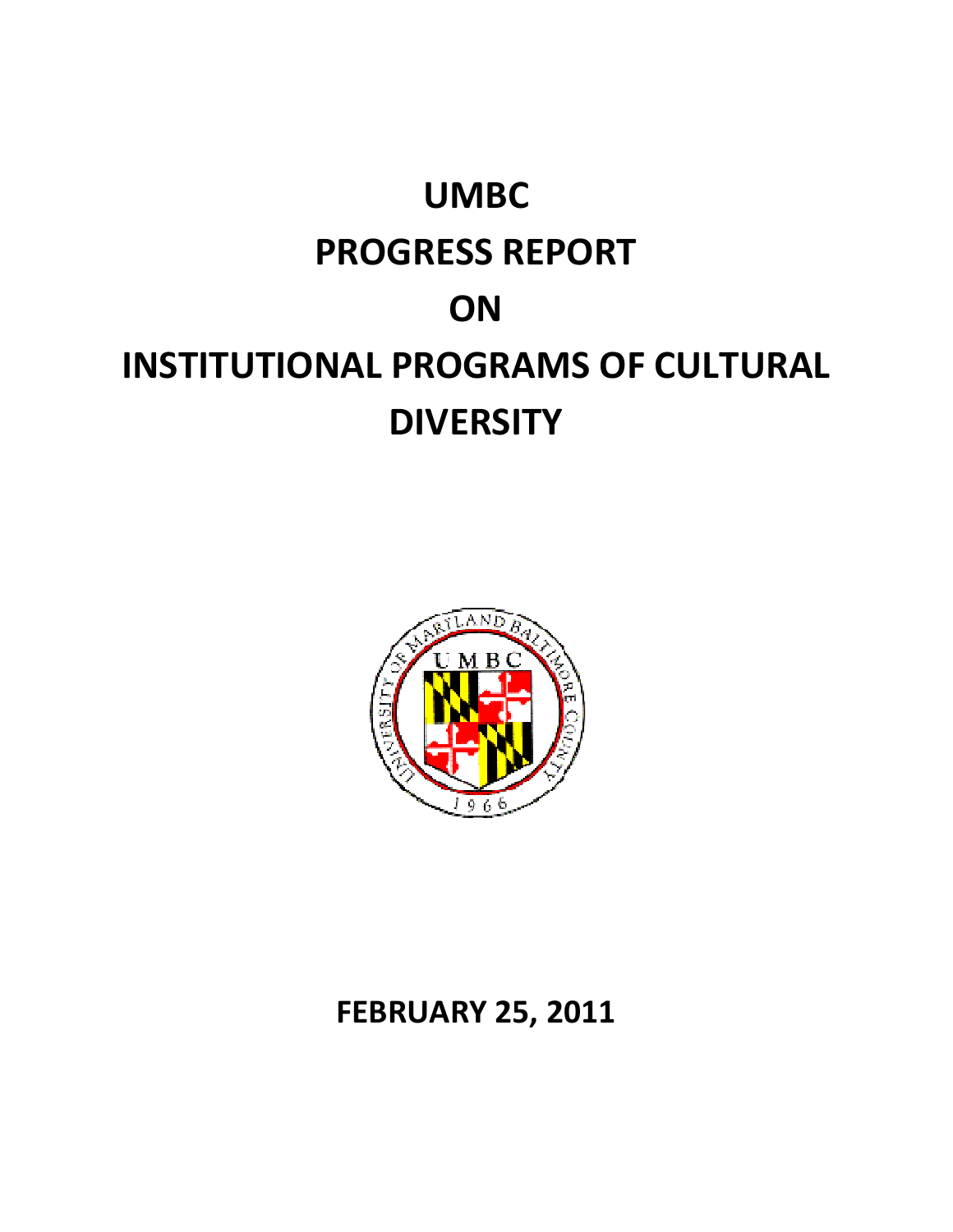This report has been prepared to represent UMBC's annual update on its institutional programs of cultural diversity as required by Senate Bill 438 and House Bill 905 placed into law by the Maryland General Assembly effective July 1, 2008. Given the page number limitation for the report, only a summary of the many activities in place can be included in this progress report for 2010.

#### **I. Introduction**

Throughout 2010, UMBC has taken steps to deepen and strengthen its commitment to diversity as one of its core principles for the recruitment and retention of faculty, staff, and students. Diversity is defined at UMBC in its fullest scope, embracing not only racial and ethnic groups and individuals who are or have been underrepresented in higher education, but also including religious affiliation, sexual orientation and gender identity, disability, foreign nationality, non‐traditional student status, and other important characteristics.

UMBC has achieved national recognition as a model campus for its diversity initiatives, including The Meyerhoff Scholarship Program, the UMBC ADVANCE program, the PROMISE Alliance, and the ACTiVATE Entrepreneurship program. These programs and others reflect the substantive commitment to diversity that UMBC continues to fulfill. Four overarching goals constitute the organizing framework for UMBC's diversity programs:

- **A. To ensure access to educational and employment opportunities for a diverse student, faculty, and staff community**
- **B. To provide conditions for personal success**
- **C. To provide a culture of inclusion and respect**
- **D. To encourage and support development and advancement**

The UMBC Diversity Plan dated March 4, 2009 advanced the following specific recommendations:

- Design and conduct a campus‐wide climate survey. Analyze the data and identify trends that could be utilized to monitor progress on diversity initiatives
- Establish a Diversity Council
- Further enhance on-going initiatives by increasing the support for transfer students as UMBC continues to address the Achievement Gap
- Further enhance on-going initiatives by providing additional support for increasing the diversity of UMBC's faculty and staff
- Enhance support for the success of faculty and staff members recruited to UMBC under the various diversity initiatives

The August 2010 annual University Retreat for 200 campus leaders featured a plenary session on diversity, *Strengthening a Climate of Support in Our Diverse Community*, that included two roundtable discussions introduced by the UMBC President and facilitated by the UMBC Provost. These discussions generated a rich array of ideas about how the UMBC community nurtures and supports diversity, as well as areas for enhancement. The roundtable topics were:

*Roundtable 1: Attracting and Retaining a Diverse Student Body*

*Roundtable 2: Attracting and Retaining a Diverse Faculty and Staff*

Following the plenary session, the President and the Provost facilitated discussions among retreat participants over lunch during which they were encouraged to reflect on the plenary discussions to address these questions:

*What role do you or your department play in advancing campus diversity and priorities?*

*How can senior campus leaders support your efforts?*

Ideas from these retreat sessions have continued during the 2010‐11 year to stimulate an increased focus at UMBC on enhancing diversity. Examples of specific initiatives resulting include the submission to USM and MHEC of a proposal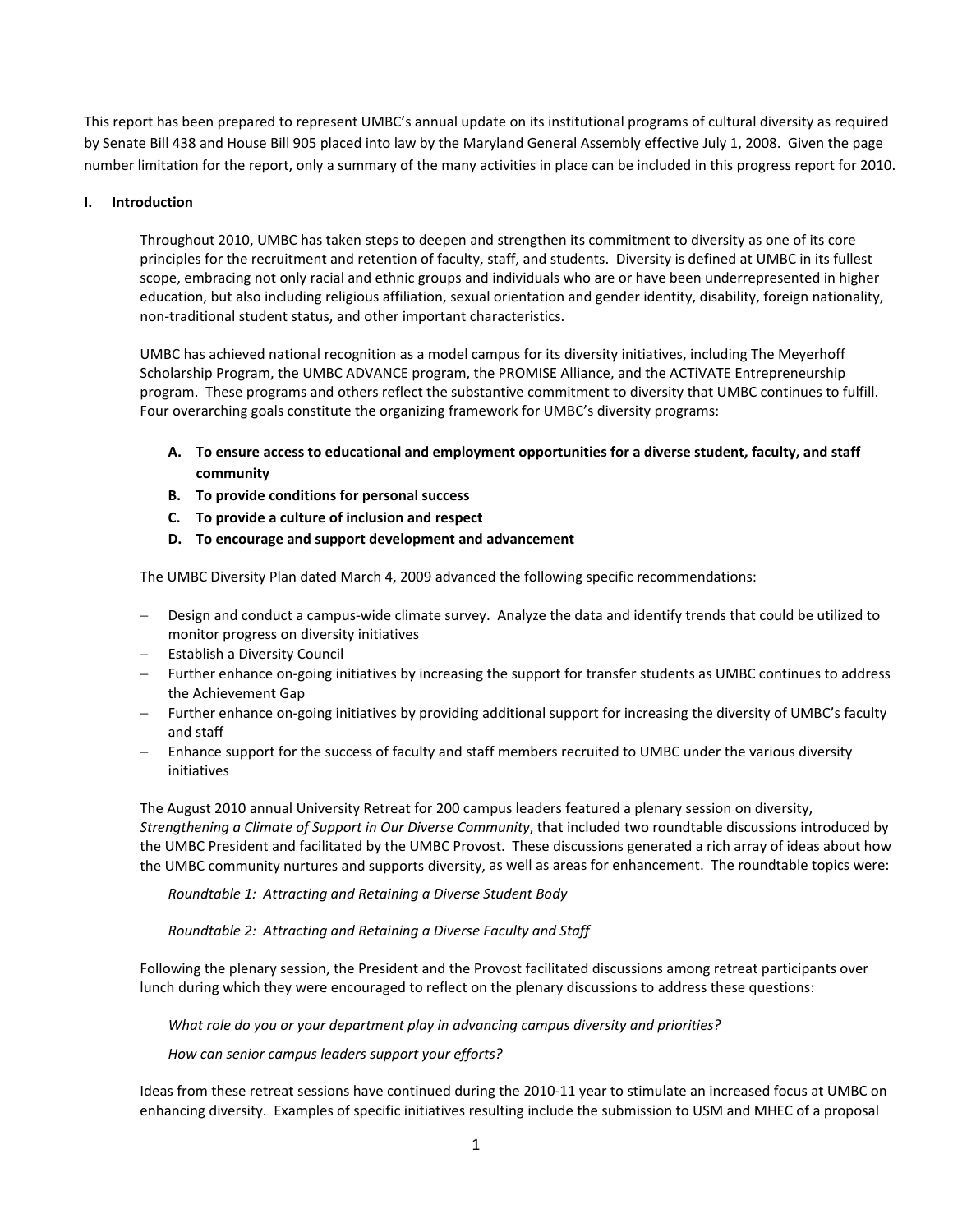for a new major in Asian Studies and increased emphasis on recruitment and retention of faculty from underrepresented minorities (as described in section IV. of this report).

#### **II. Work of the Diversity Council**

UMBC's Diversity Council was established during the academic year 2009‐2010. The Council's membership was expanded from its original 15 member to a new total of 18 members in order to further broaden its representation. The Council met twice during 2010 (February 19 and December 10) and focused its discussions on recruitment and retention of a diverse faculty body and on the on-going initiatives to close the achievement gap at UMBC. The Diversity Council reports its recommendations to the President's Council at a subsequently scheduled meeting.

#### **III. Recruitment and Support of a Diverse Undergraduate Student Body**

- *A. Programs that support student diversity and success*
	- 1. The National Institutes of Health/National Institute of General Medical Sciences (NIH/NIGMS) funded Minority Access to Research Careers Undergraduate Student Training in Academic Research (MARC U\*STAR) Program at UMBC has been renewed through May 2015. This grant will continue to provide financial support, academic advising and professional development to an anticipated 34 undergraduate underrepresented minorities (URM) juniors and seniors each year. The program's focus is to support students underrepresented in the fields of biomedical or behavioral sciences, or mathematics, who seek to earn a Ph.D. and pursue a research career. Over 60% of program trainees enroll in a Ph.D. program upon graduation with a B.S. in a biomedical discipline. To date 38 program alumni have earned a Ph.D. in a biomedical science. This includes 11 who have earned a M.D./Ph.D.
	- 2. The Center for Women in Information Technology (CWIT) in the College of Engineering and Information Technology (COEIT) supports UMBC's commitment to diversity by identifying those areas in science, technology, and engineering where women are significantly underrepresented and offering support. CWIT supports the University in its efforts to attract private and public funding. In the Fall 2010, CWIT served 49 current Scholars and the total number of CWIT Scholars since 2002 reached 100. Ninety percent of all CWIT Scholars entering UMBC between 2002 and 2009 have either graduated in a COEIT major or are currently continuing their studies. The average GPA of current Scholars at the end of the Spring 2010 semester was 3.5. In addition, CWIT currently provides academic, personal, and professional development support to 20 SITE Scholars (NSF funded; ending in October 2011) and is piloting and assessing the inclusion of 33 CWIT Affiliates.
	- 3. A total of 7 staff and 230 students from the Meyerhoff Program (with more than 55% being underrepresented minorities, URM) participated in a variety of academic and social events of the Meyerhoff undergraduate program. Program staff acts as mentors, resources, and advocates who work with their own diverse student populations on cultural issues and awareness and collaborate with a variety of departments on these same issues.
	- 4. In 2010, the Mosaic Culture and Diversity Center reached 1,405 undergraduate/graduate students, staff, and faculty through 56 programs including Welcome Week outreach events for new and transfer students, weekly UMBC Talks Diversity Dialogue series, Safe Zone workshops for LGBTQ student support, Introduction to an Honors University (IHU) cultural competence class presentations for new first year and transfer students, and co‐sponsored events with on and off‐campus partners.
	- 5. University Health Services (UHS) again targeted health education outreach to specific populations. Breast cancer awareness (50 attendees), sexual assault awareness (190 attendees), domestic violence awareness (150 attendees), and women's seminars in health education (5 attendees) were programs targeted to women. Sex in the dark (140 attendees) and World AIDS Day (150 attendees) included specific information for targeted populations including LGBTQ and international students.
	- 6. In Fall 2010 the Career Services Center (CSC) and the National Society of Black Engineers (NSBE) hosted the annual Diversity Recruitment Event in October. At the event, 130 undergraduate and graduate students networked with 15 companies. The CSC website (http://www.careers.umbc.edu/students) includes a diverse populations section that provides targeted career related resources for women, minority, international, LGBT students and students with disabilities.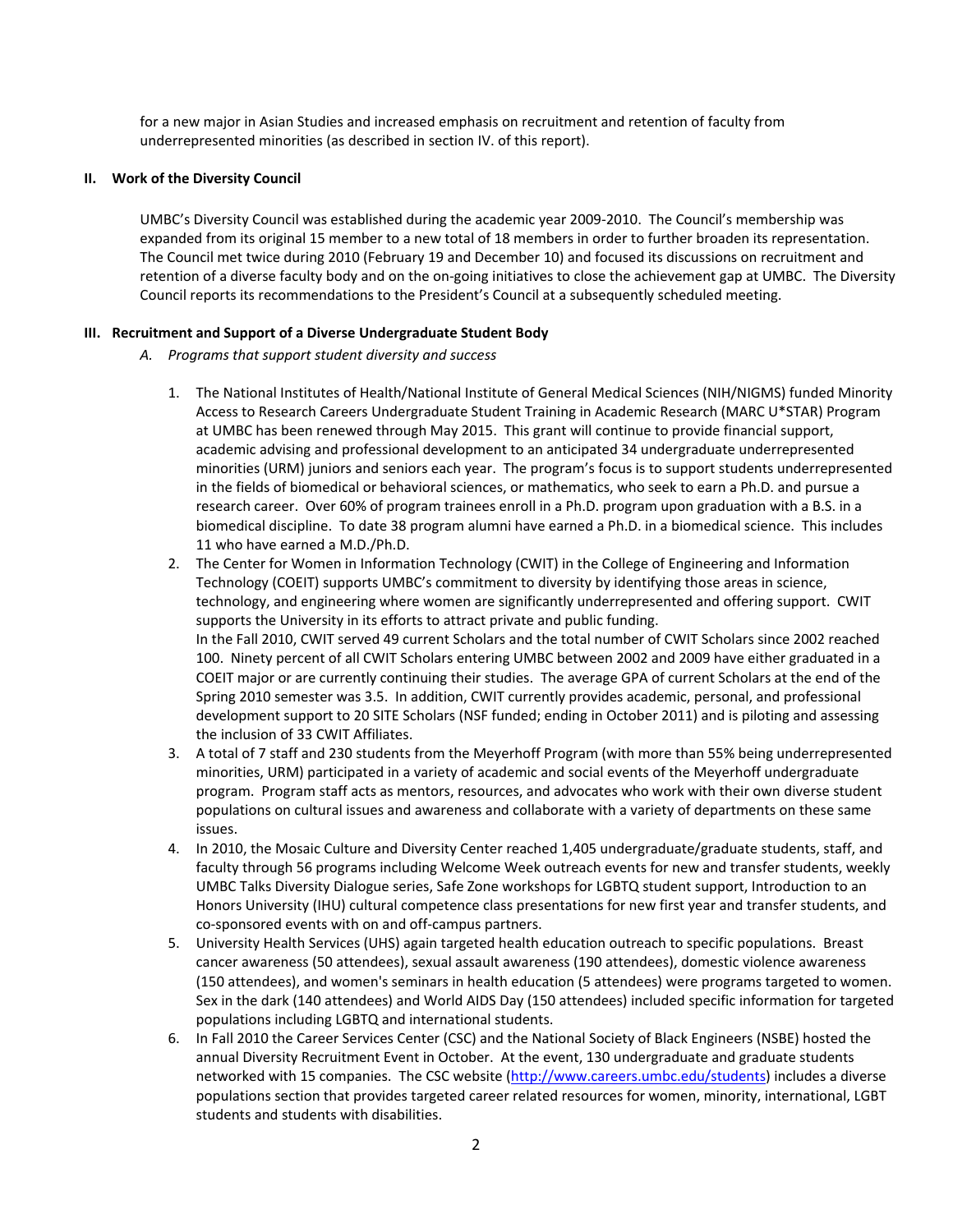- 7. During Fall 2010, Residential Life offered 78 programs related to multicultural exploration, a 34% increase over Fall 2009. Paraprofessional student training included multicultural competence as does the 3 credit required course for all paraprofessionals.
- 8. University Counseling Services (UCS) offered a support group for LGBT students in Fall 2010, and will offer it again in Spring 2011. UCS designated a Multicultural Services Coordinator to provide specific attention to multicultural issues across UCS areas of practice and is developing a multicultural training specialty for pre‐ doctoral interns.
- B. Closing the achievement gap

Table 1 includes the six-year graduation rate of UMBC freshmen by race by entry year between 1997 and 2004. This rate varied between 57.9% and 66.0% for African American students without a clear trend. Though not the focus of our original achievement gap goals, the graduation rate for Asian students, lowest among all races for students who began as freshmen in 2003 and 2004, merits concern. We will be analyzing the graduation rate data for this student population in more detail during this year to better understand the potential factors impacting these graduation rates and devise possible ways to enhance support for these students. Table 2 shows the six‐year graduation rate of UMBC transfer students by race for entry years between 1997 and 2004. African American transfer students at UMBC have a six‐year graduation rate that is in general 10 percentage points lower than White transfer students with particular concern for African American male transfer students. We have implemented a number of actions to close this achievement gap as detailed in Section III. C. of this report.

| <b>TABLE 1.</b> Six-Year Graduation Rate of UMBC First-Time Full-Time Freshmen by Race by Entry Year |      |              |      |              |      |              |      |              |      |              |      |              |      |              |      |              |
|------------------------------------------------------------------------------------------------------|------|--------------|------|--------------|------|--------------|------|--------------|------|--------------|------|--------------|------|--------------|------|--------------|
|                                                                                                      | 1997 |              | 1998 |              | 1999 |              | 2000 |              | 2001 |              | 2002 |              | 2003 |              | 2004 |              |
|                                                                                                      | N    | Grad<br>Rate | N    | Grad<br>Rate | N    | Grad<br>Rate | N    | Grad<br>Rate | N    | Grad<br>Rate | N    | Grad<br>Rate | N    | Grad<br>Rate | N    | Grad<br>Rate |
| Asian                                                                                                | 225  | 59.1%        | 225  | 54.7%        | 263  | 56.7%        | 242  | 53.7%        | 266  | 53.0%        | 297  | 47.8%        | 336  | 51.8%        | 301  | 47.5%        |
| African<br>American                                                                                  | 183  | 57.9%        | 179  | 59.8%        | 185  | 60.0%        | 166  | 58.4%        | 149  | 62.4%        | 119  | 58.0%        | 156  | 66.0%        | 131  | 59.5%        |
| International                                                                                        | 29   | 44.8%        | 43   | 48.8%        | 38   | 60.5%        | 45   | 46.7%        | 36   | 63.9%        | 36   | 63.9%        | 35   | 71.4%        | 42   | 52.4%        |
| White                                                                                                | 656  | 53.2%        | 744  | 54.0%        | 851  | 56.1%        | 793  | 56.1%        | 826  | 59.6%        | 856  | 62.4%        | 881  | 61.1%        | 863  | 59.7%        |
| Hispanic                                                                                             | 20   | 50.0%        | 31   | 41.9%        | 29   | 51.7%        | 31   | 54.8%        | 27   | 63.0%        | 27   | 74.1%        | 47   | 57.4%        | 38   | 60.5%        |
| American<br>Indian                                                                                   | 4    | 100.0%       | 8    | 37.5%        | 5    | 60.0%        | 4    | 100.0%       | 4    | 75.0%        |      | 42.9%        | 5    | 60.0%        | 5    | 100.0%       |
| <b>Unknown</b>                                                                                       | 16   | 43.8%        | 14   | 50.0%        | 21   | 57.1%        | 23   | 47.8%        | 21   | 61.9%        | 14   | 28.6%        | 27   | 59.3%        | 22   | 54.5%        |

| TABLE 2. Six-Year Graduation Rate of UMBC Full-Time Transfer Students by Race by Entry Year |      |              |      |              |      |              |      |              |      |              |      |              |      |              |      |              |
|---------------------------------------------------------------------------------------------|------|--------------|------|--------------|------|--------------|------|--------------|------|--------------|------|--------------|------|--------------|------|--------------|
|                                                                                             | 1997 |              | 1998 |              | 1999 |              | 2000 |              | 2001 |              | 2002 |              | 2003 |              | 2004 |              |
|                                                                                             | N    | Grad<br>Rate | N    | Grad<br>Rate | N    | Grad<br>Rate | N    | Grad<br>Rate | N    | Grad<br>Rate | N    | Grad<br>Rate | N    | Grad<br>Rate | N    | Grad<br>Rate |
| Asian                                                                                       | 103  | 69.9%        | 123  | 63.4%        | 126  | 70.6%        | 144  | 68.8%        | 158  | 63.9%        | 117  | 59.0%        | 125  | 70.4%        | 119  | 63.9%        |
| African<br>American                                                                         | 127  | 54.3%        | 144  | 43.1%        | 152  | 44.1%        | 163  | 50.9%        | 168  | 54.2%        | 176  | 48.3%        | 157  | 47.8%        | 167  | 55.1%        |
| International                                                                               | 37   | 73.0%        | 56   | 71.4%        | 52   | 63.5%        | 65   | 75.4%        | 66   | 62.1%        | 73   | 64.4%        | 57   | 64.9%        | 56   | 67.9%        |
| White                                                                                       | 464  | 58.2%        | 455  | 60.2%        | 422  | 60.0%        | 452  | 56.9%        | 419  | 63.2%        | 429  | 60.6%        | 423  | 63.4%        | 490  | 61.8%        |
| Hispanic                                                                                    | 29   | 65.5%        | 15   | 33.3%        | 27   | 55.6%        | 26   | 42.3%        | 24   | 41.7%        | 37   | 54.1%        | 31   | 74.2%        | 35   | 71.4%        |
| American<br>Indian                                                                          | 6    | 66.7%        |      | 57.1%        | 5    | 80.0%        | 5    | 80.0%        | 4    | 75.0%        | 3    | 33.3%        | 3    | 33.3%        | 4    | 75.0%        |
| <b>Unknown</b>                                                                              | 11   | 54.5%        | 21   | 38.1%        | 17   | 70.6%        | 16   | 75.0%        | 16   | 37.5%        | 13   | 61.5%        | 16   | 31.3%        | 16   | 62.5%        |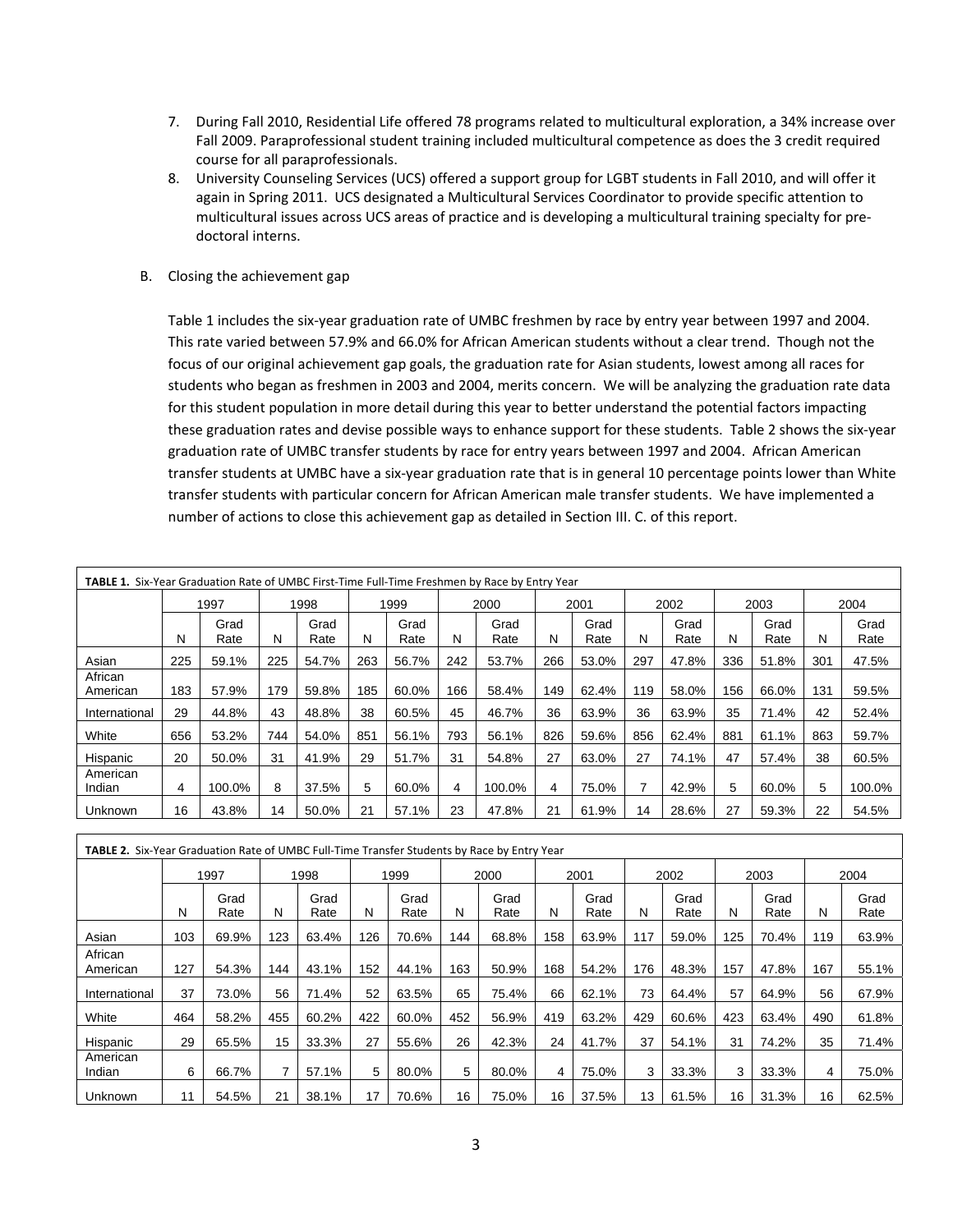- *C. Actions taken in the last year to support transfer students*
	- 1. Modified Introduction to an Honors University (IHU) seminar for transfer students
		- IHU seminars for transfer students are one-credit courses linked to a major requirement typically taken by new transfer students. The IHU reinforces the lecture content while teaching study skills, exam preparation, time management, and other key skills through the lens of the needs of transfer students
		- Modified IHU seminar to address issues related to transfer student success, including connections to faculty in the discipline, academic advising, and career counseling, and added academic modules with a developmental focus
		- Developed implementation plans for ongoing department‐specific transfer IHUs, including content addressing typical deficits identified by the department in Computer Science, Information Systems, and Psychology, with a target for first implementation in Fall 2011
		- Began process to hire a program coordinator to focus on this work
	- 2. Added Supplemental Instruction (SI) for courses which historically have been difficult for transfer students SI is peer‐assisted group discussion in optional weekly sessions offered five times per week. A trained peer SI leader assists students in identifying key topics and problems from class and solving them. SI leaders are recruited primarily from among Meyerhoff and Sherman Teacher Scholars Programs.
		- Expanded to two sections of MATH 150 for Spring and Fall 2010
		- Committed going forward to offer SI with all sections of MATH 150 in all semesters
		- Planned expansion to an additional department in Spring 2011
	- 3. Extended First‐Year Intervention (FYI) to include transfer students FYI sends course rosters to faculty members teaching more than 800 students. Faculty members may report on any students on these rosters who at mid‐semester are in danger of earning less than an A, B, or C in the course. The FYI program notifies these students of their situation via a *my*UMBC alert linked to the campus support available to the students. Transfer students were added to the long-standing FYI program in Fall 2010.
	- 4. Strengthened Transfer Student Alliance (TSA)

The Transfer Student Alliance (TSA) enrolls students at Montgomery College (MC) and Community College of Baltimore County (CCBC) who plan to transfer to UMBC after completing an AA degree. TSA students have access to UMBC student activities and a discounted rate for concurrent enrollment courses. Upon transfer to UMBC TSA students are guaranteed housing, priority registration/orientation, and, for eligible participants, a scholarship.

- Maintained ongoing communications from the UMBC Coordinator for Transfer Admissions and Partnerships to TSA students enrolled at MC and CCBC to encourage their participation in campus events
- Planned an on-campus reception for Spring 2011 to welcome TSA participants and to connect them with the UMBC community and TSA alumni
- Finalized a TSA with Prince George's Community College (PGCC).
- 5. Improved orientation and advising
	- High quality orientation and advising are considered key supports to student success and retention.
	- Implemented fully automated degree audit system in the Student Administration system during 2010
	- Added a "what if" feature which allows students to see where they would stand if they changed their major or added a minor and supports advising appointments focused on student needs
	- Added a new element to summer orientation in which each new student is asked to verify his or her intended major, if any, to assure that students are moved as quickly as appropriate to focusing on and receiving advising in their major
	- Implemented a robust advising‐notes section in the student record in the Student Administration system
	- Initiated a study of 140 degree‐seeking seniors who: a) are in good academic standing; b) earned at least 100 credits; c) registered for Spring 2010 but not for Fall 2010; and d) did not yet graduate.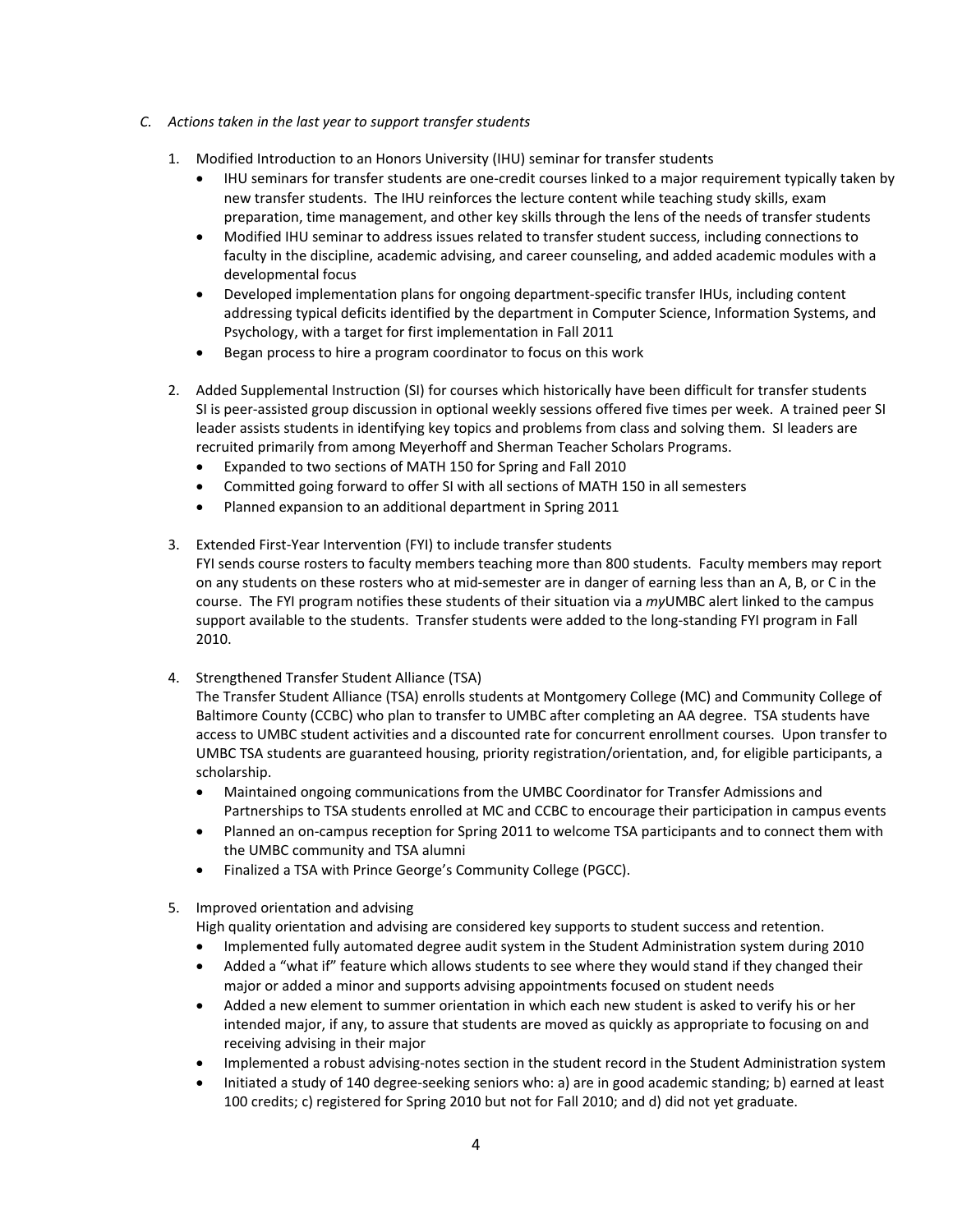- 6. CWIT initiative for transfer students
	- CWIT served 16 new transfer students as part of its Affiliates Program in the Fall 2010. Under a revised program structure being piloted, 33 new students (75% women; 88% women or URM; 48% transfer students) to the COEIT were accepted as CWIT Affiliates. They were paired with peer mentors and included in CWIT Scholar community-building events, academic and career programming, and service learning activities. Assessment is underway to inform future directions for the Affiliates Program.
- 7. Expanded services specifically for commuting transfer students In Fall 2010, the Office of Commuter Student Services (OCSS) hosted a series of initiatives to promote the academic success of transfer students and specifically African American male transfers.
	- OCSS sponsors a student outreach program known as the Transfer Students Network (TSN) that hosted African American male transfer student focus groups. Co‐sponsored by Men Achieving Leadership, Excellence & Success (M.A.L.E.S.), a student organization which emerged from the previous year's OCSS focus group to provide transitional and ongoing peer support, the focus group findings suggested that these men would not seek help or ask for academic support, but would attend social events. Following the focus group, M.A.L.E.S. hosted a social reception for black men with over one hundred participants. The men participated in informal and formal acquaintanceship activities, but were also introduced to faculty, staff and students in critical campus support services.
	- TSN increased interactions with transfer students through the creation of a new workshop series. Forty-six transfer students participated in acquaintanceship, communication and style assessment workshops to assist transfer students with transition.
- 8. Increased access to on campus housing and programs for transfer students
	- Residential Life (RL) expanded residence hall availability for transfer students. Scarce campus housing resources have previously been allocated to first-year, first-time students. RL placed limits on upper-class housing to preserve spaces for new transfer students, almost doubling the number of transfer students housed from 124 to 232.
	- Living‐Learning Community (LLC) placements in Fall 2010 included 20 transfers. Data indicate LLCs are effective in engaging students on campus.

#### **IV. Recruitment and Support of a Diverse Faculty Body**

*A. URM Faculty hires and attrition 2010‐11*

UMBC hired 22 new full‐time faculty for appointments in AY 2010‐11. Overall, 27% (N=6 of 22) of all new instructional faculty and 30% (N=3 of 10) of the new TT/T faculty were members of underrepresented minority groups. In addition, building on the success of the UMBC ADVANCE Program, women comprised 75% (N=3 of 4) of the T/TT hires in STEM. However, during this same time period, 3 African American faculty left UMBC (1 due to unsuccessful promotion review and 2 for competing offers at other institutions). In order to develop effective institutional practices for the recruitment, retention and advancement of a diverse faculty at UMBC, the President and Provost have worked closely with various constituent groups to develop and implement the following interventions and initiatives.

*B. Recruitment*

Based on a variety of measures, including the small percentage of underrepresented minority faculty in relation to the diversity of our student population:

- *1. Incentive Hires* target specific positions for the purpose of enhancing the diversity of the faculty at UMBC. Searches for these positions are conducted in tandem with active searches already authorized for the current year. Specific departments are approved for incentive hire positions based on the recommendation of the Dean and additional factors including, but not limited to, high student/faculty ratios. Three successful incentive hires were completed in AY2009‐10, with an additional three authorized for AY2010‐11.
- *2. Outreach Activities* have been intensified as a means of building the pool of candidates to enhance diversity. Teams of UMBC faculty and staff attended targeted recruitment events including the Ford Foundation Fellows Conference and the Southern Regional Education Board (SREB) Compact for Faculty Diversity's Institute on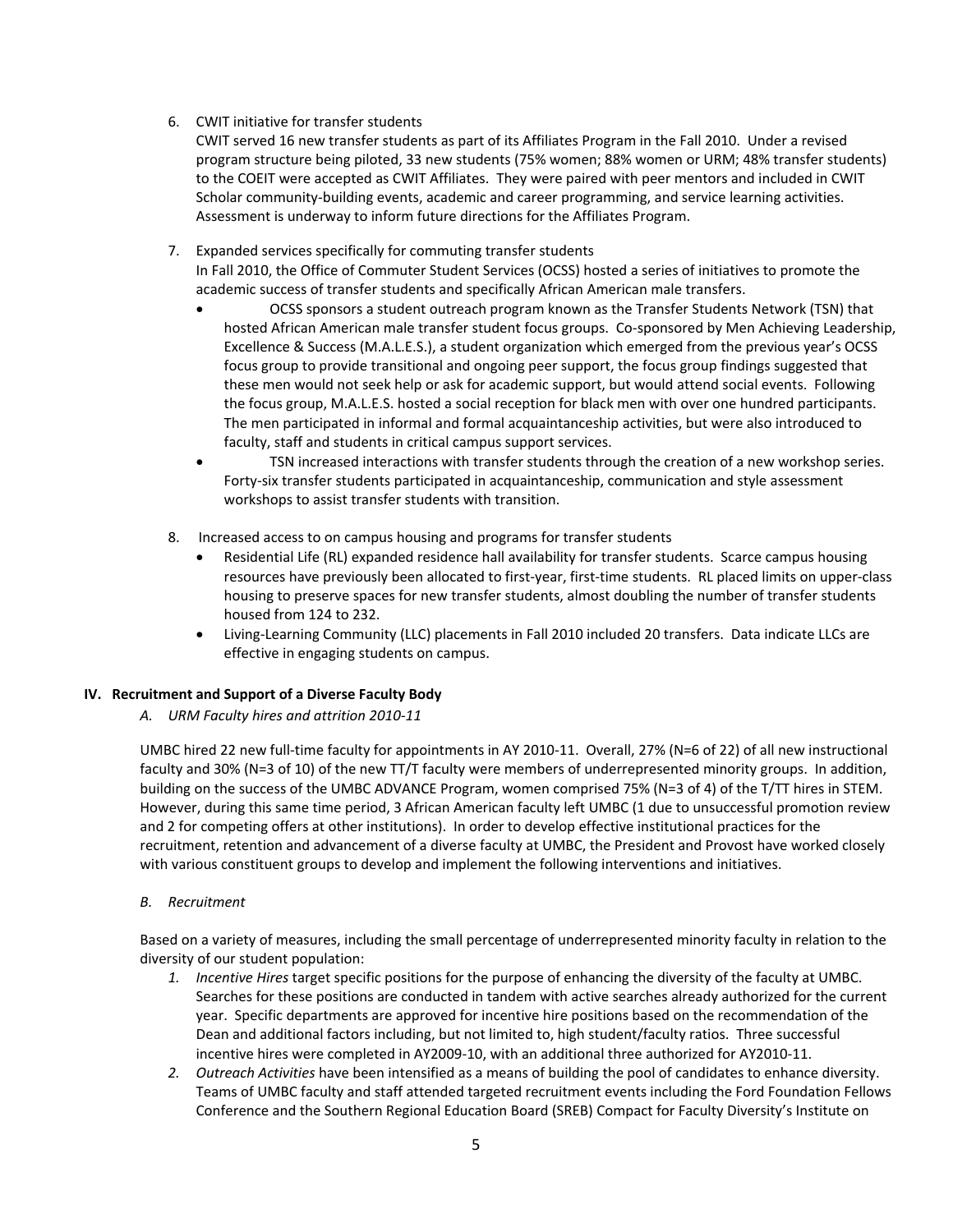Teaching and Mentoring. The Office of the Provost has allocated funds for targeted advertising, recruitment at targeted venues and conferences, and related activities.

3. *UMBC Postdoctoral Fellows Program for Faculty Diversity* is a pilot program designed to support promising scholars who are committed to diversity in the academy and to prepare those scholars for possible tenure track appointments at UMBC. UMBC will appoint recent recipients of the Ph.D. as Postdoctoral Fellows for a two‐year term beginning July 1, 2011. Each fellow will be provided teaching and research mentors and specialized professional development opportunities across the campus. The fellow will receive a starting stipend of \$38,000, health benefits, \$3,000 for conference travel and preparation of scholarly work, office space with computer, library and other privileges at the university. During the two-year term of appointment, the fellow will teach one course a year in the host department.

#### *C. Retention*

- 1. *Executive Committee on Recruitment and Retention of Underrepresented Minority Faculty* The Executive Committee will provide advice and counsel to the Provost on issues and concerns specifically associated with the hiring, retention and advancement of underrepresented minority faculty at UMBC. The Committee also will guide the development and implementation of initiatives to enhance faculty diversity at UMBC. The work of the Committee will be supported by the Program Coordinator for Faculty Diversity Initiatives.
- 2. *ADVANCE Executive Committee* The ADVANCE Committee will provide advice and counsel to the Provost on programmatic initiatives designed to advance the success of women faculty in STEM at UMBC. The work of the Committee will be supported by the Program Coordinator for Faculty Diversity Initiatives.
- 3. *Program Coordinator for Faculty Diversity Initiatives* The Office of the Provost has established a new state‐ funded Program Coordinator position to support campus‐wide initiatives designed to enhance and support faculty diversity at UMBC. Under the direction of the Vice Provost for Faculty Affairs, the incumbent will develop educational‐awareness programming, create a clearing house of resources on faculty diversity equity issues, collect and report data, coordinate program evaluation efforts, and provide support for the Executive Committee on Recruitment and Retention of URM Faculty, the ADVANCE Executive Committee, and the UMBC Postdoctoral Fellows Program for Faculty Diversity.

#### **V. Recruitment and Support of a Diverse Graduate Student Body**

- A. The Meyerhoff Graduate Fellows Program was established in 1996 with an MBRS‐IMSD (Minority Biomedical Research Support – Initiative for Minority Student Development) grant from the National Institute of General Medical Science. The program is open to all U.S. citizens and permanent residents. The Meyerhoff Graduate Fellows Program has transformed graduate education at UMBC. Since the program's inception in 1996, enrollment of underrepresented students in participating PhD programs (Biological Sciences, Chemistry and Biochemistry, Engineering, Human Services Psychology and Physics) has increased significantly. The URM enrollment in the Meyerhoff Graduate Fellows Program has grown from 5 students in 1996 to 57 students at present. An additional 38 Meyerhoff Fellows have received Ph.D. degrees. By comparison, only 7 URMs earned Science, Engineering and Mathematics Ph.D.s in participating Ph.D. programs in the 17 years preceding the Meyerhoff Graduate Program.
- B. PROMISE, the National Science Foundation's Alliance for Graduate Education and the Professoriate (AGEP) in Maryland, increases the number of underrepresented minority students receiving Ph.D.s in science, technology, engineering, and mathematics (STEM). Formed in 2002 and led by the University of Maryland, Baltimore County (UMBC), PROMISE is a multi‐institution consortium that includes UMBC, the University of Maryland College Park (UMCP) and the University of Maryland, Baltimore (UMB). PROMISE's goal is to facilitate Ph.D. completion and prepare students for careers as professors in the STEM disciplines. UMBC and PROMISE sponsor a number of programs and initiatives that are designed to facilitate graduate student community, professional development, degree completion and transition to career. Community is also maintained through a series of websites and social media venues including Facebook (http://www.facebook.com/PROMISEagep) and Twitter (http://www.twitter.com/PROMISE\_AGEP). Participation in PROMISE extends beyond the STEM fields. All graduate students, and particularly graduate students from underrepresented backgrounds, are invited to participate in the activities of PROMISE regardless of their academic disciplines. The following initiatives, seminars, and events facilitate cultural diversity among UMBC's graduate student population: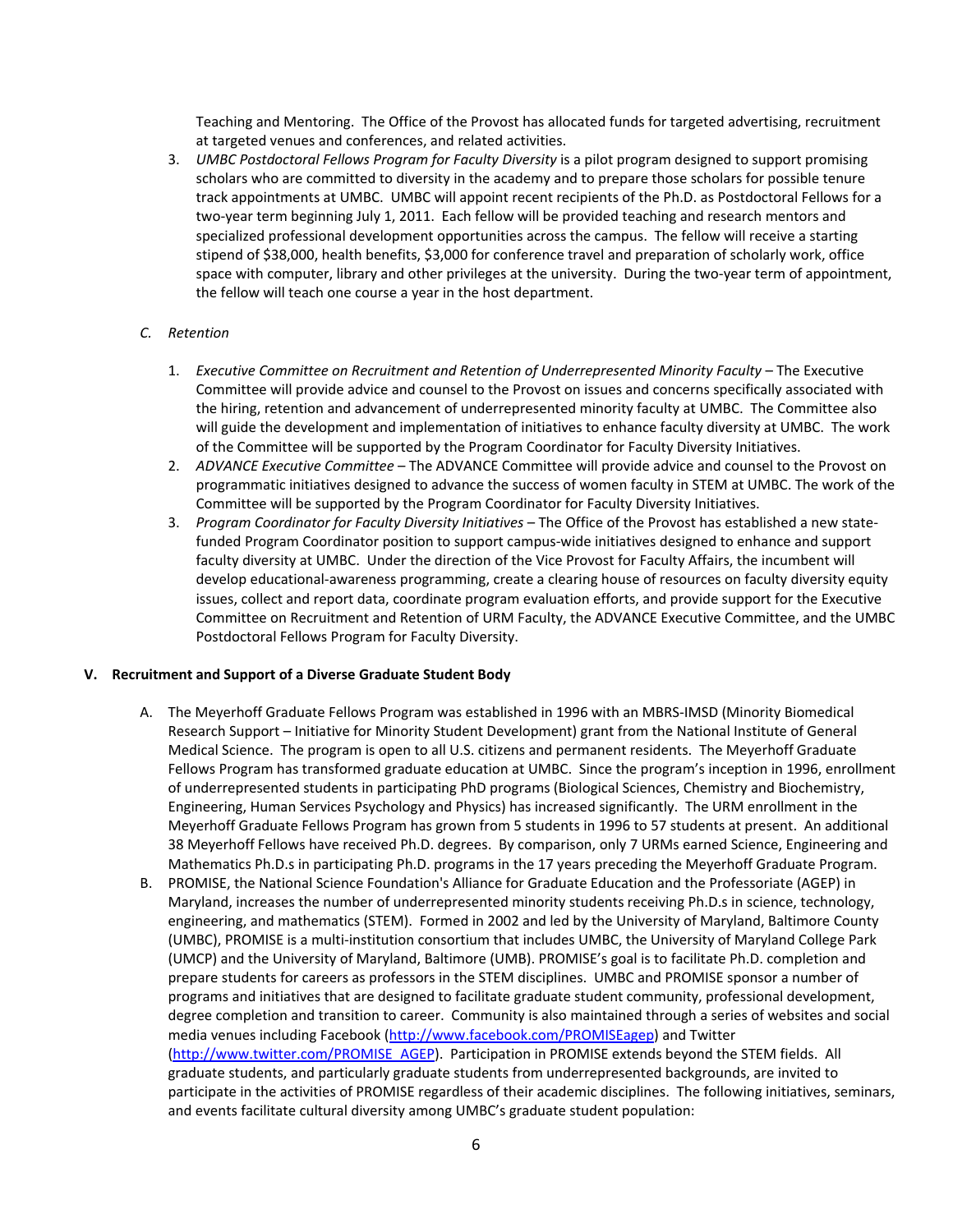- Dissertation House: The Dissertation House project consists of a series of residential and non‐residential workshops and seminars for Ph.D. candidates who are working toward finishing their dissertations. (http://www.thedissertationhouse.com)
- PROF-it: PROFessors-in-training: The PROF-it program provides training seminars that are designed to prepare students for teaching opportunities and faculty positions. Students who participate in PROF‐it training have the opportunity to be nominated for the UMBC‐CCBC Teaching Fellows program. The PROF‐ it program also includes the campus‐wide Teaching Assistant training. (http://promisesuccessseminars.wordpress.com/professors‐in‐training‐prof‐it/)
- Success Seminars: Success Seminars, sponsored by UMBC, are designed to serve students by providing information on funding, Institutional Review Board (IRB) preparation, writing, career choices, and leadership. Example of a seminar is "*When Faculty Say 'x',They Really Mean 'y'‐ Understanding Your Professors and Their Requirements*" (in which 100 graduate students and 10 faculty & staff participated in October 2010). (http://promisesuccessseminars.wordpress.com/)
- Additional initiatives designed to build community among graduate students of color include the *PROMISE Family and Friends Cookout and Recognition of Graduates (*150 participants, including five faculty & staff in May 2010); *Community Building Retreat* (100 participants total, 40 from UMBC, five faculty & staff in March 2010); and *Faculty/Staff/Student Connections Opening Meetings*. (http://promisecommunitybuilding.blogspot.com/). Other special seminars are co‐sponsored with the Meyerhoff Graduate Fellows program*.*
- Summer Success Institute:The PROMISE Summer Success Institute (SSI) is an annual conference founded in August 2003 to bring together new/incoming graduate students and those graduate students (both Master's and Ph.D. level) who were continuing in their programs so that they could prepare for and embrace the upcoming academic year of graduate study. The SSI provides a support system, particularly for graduate students from underrepresented backgrounds. One hundred graduate students, 15 faculty & staff, and two undergraduates participated in the August 2010 SSI. (http://promisesuccessseminars.wordpress.com/promise‐summer‐success‐institute‐ssi/)

Figure 1 below shows the increase in URM graduate student enrollment in STEM (natural sciences and engineering only) Master's and Ph.D. programs at UMBC since the introduction of our NSF‐funded programs to broaden participation. The impact on enrollment is clear and dramatic, with enrollment nearly tripling over the decade. The production of URM STEM Ph.D. students is even more impressive, as shown in Figure 2 that compares the decade before and the seven years following introduction of our broadening participation programs.



7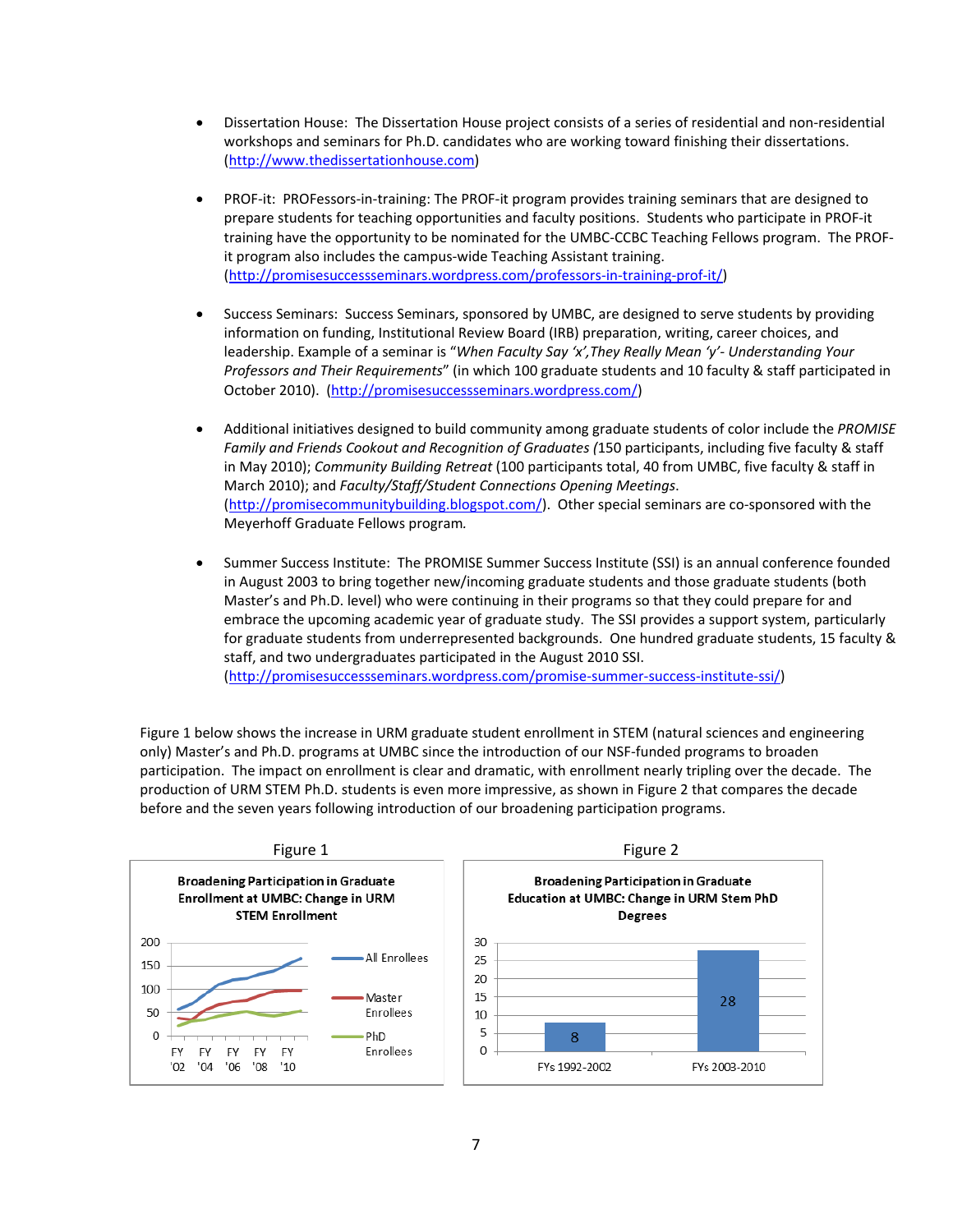C. The Office of Graduate Student Life (OGSL) in conjunction with the Graduate Student Association (GSA) support several student-led diversity initiatives in the UMBC community. During Fall 2010, culturally-orientated Graduate Student Organizations (GSOs) increased from 17% to 29%. Each year the GSA celebrates its international student population during Graduate Student Week by hosting Culture Night. The GSA encourages research and academic progress by funding graduate students to attend national and international conferences. By providing a writing advisor, many international students take advantage of the academic support GSA can offer.

#### **VI. Campus Climate Survey**

The Office of the Vice President for Student Affairs conducted a pilot study in 2008‐2009 using the Educational Benchmarking Inc. (EBI) Campus Climate Assessment Instrument. The survey assessed students' perceptions of and experience in UMBC's diverse learning environment. The response rate was 23.4%, with 622 graduate and undergraduate students completing the online survey. Broad analysis suggests that the overall campus climate for diversity is positive. The assessment position was eliminated in response to budget reductions. Therefore, qualitative follow up has been postponed.

#### **VII. Campus‐Based Hate Crimes and Bias‐Motivated Incidents**

Listed below are the hate crimes and bias‐motivated incidents for 2009:

- One (1) Written Intimidation Religious Anti‐Jewish
- One (1) Written Intimidation Sexual Anti‐Bisexual
- One (1) Written Intimidation Sexual Anti‐Homosexual (Gay & Lesbian)

#### **VIII.Resources Used and Needed**

- A. In the past year, CWIT staff served the small pilot group of 33 affiliates by incorporating them into already planned Scholar activities. This approach limits the number of transfer and underrepresented students that can be served, prohibits more targeted program design for transfer students, and taxes already limited resources. CWIT's ongoing and future ability to serve transfer students and other underrepresented populations in the COEIT is dependent on the allocation of additional internal resources and/or external grant funding. The Associate Director continues to actively identify and prepare grant proposals to secure additional funding.
- B. UMBC's Division of Student Affairs has allocated resources to providing financial support to various diversity programs across the department. These include the support for diversity and multicultural education based student programs housed within the Office of Student Life's (OSL) Mosaic Center such as the UMBC Talks Diversity Dialogue Series, the UMBC Safe Zone Program, and cultural competence presentations and trainings for undergraduate/graduate classes, student organizations, and student paraprofessional staff. The funds in this program were used to develop and maintain these programs as well as hire and support a graduate assistant and undergraduate student staff for the Mosaic Center.

Budget constraints have prevented the OSL Mosaic Center from developing and implementing major, campus‐wide cultural programming targeted to historically under‐represented groups. Collaboration and partnership with cultural and diversity‐focused student organizations and select departments and offices such as the Women's Center, American Studies, International Student Services, Gender and Women's Studies, and The Shriver Center have helped broaden our reach across campus. The lack of new resources in the face of budget cuts has impacted the ability to provide targeted programming to specific student populations, particularly transfer, commuter and first generation students, within UMBC this past year.

- C. The NIH/NIGMS funded Initiative for Maximizing Student Diversity Meyerhoff Graduate Fellows Program was renewed in 2009 through January 2013. This grant will continue to provide financial support, advising and professional development to the students participating in program. A few of the programs/activities that the program sponsored in 2010 and will continue to support in 2011 are:
	- Summer Bridge: an eight‐week pre‐matriculation *Bridge program* to enhance incoming graduate student academic performance and retention in graduate school.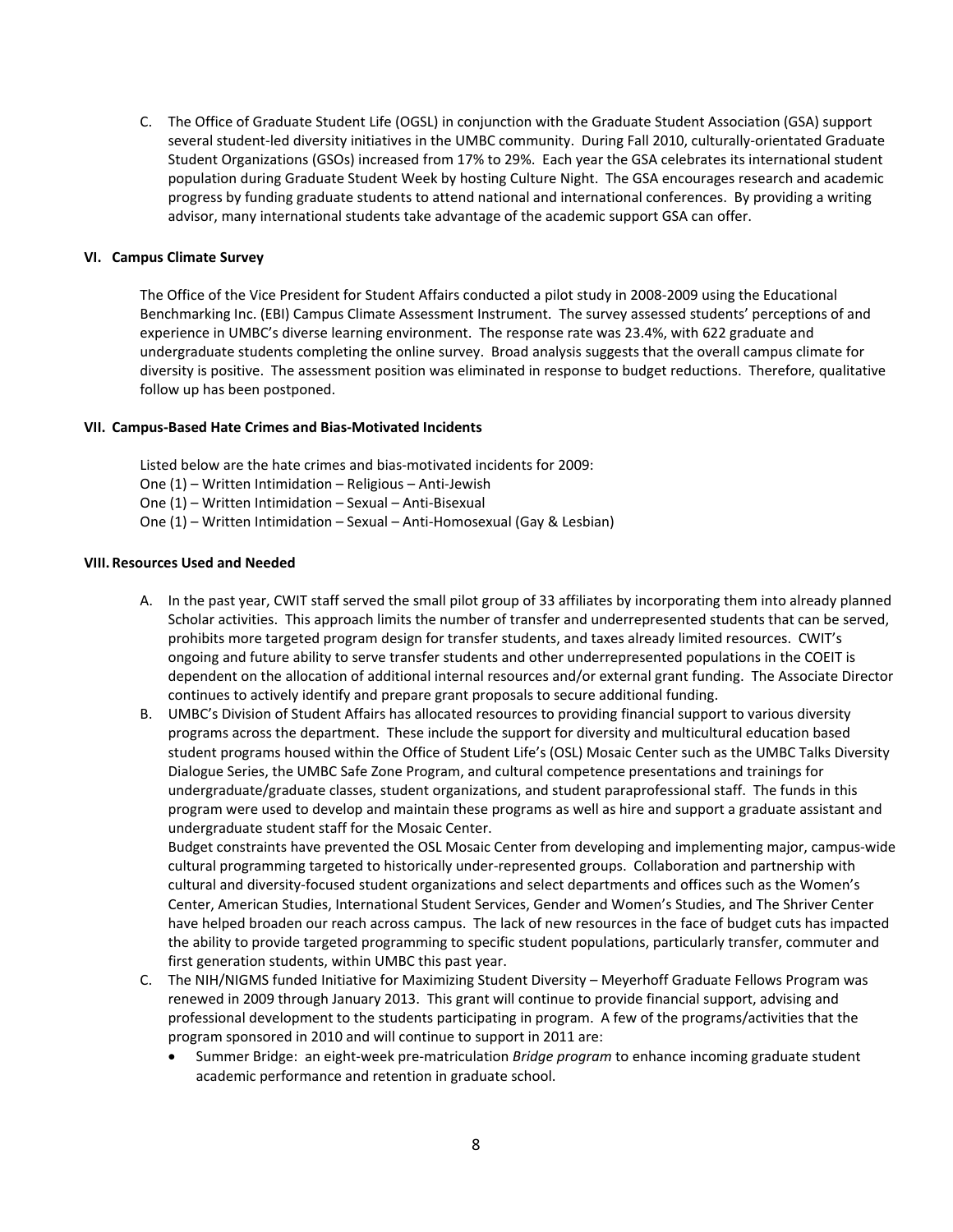- Minority Speaker Series: a seminar series that provides a venue for educating the non-minority faculty and students about the substantial accomplishments of minority scientists across the U.S. (*Funding for this component is not provided by grant.*)
- The Annual Research Symposium (Retreat): brings together first year Meyerhoff graduate fellows with current Meyerhoff graduate fellows. The objective of the Annual Research Symposium is to build and strengthen peer support mechanisms, a sense of community and self‐confidence. *(Only partial funding for this retreat is now provided by grant.)*

#### **IX. Demographic Data**

Table 3 shows the demographic data for faculty, staff and students (undergraduate and graduate combined) for Fall 2008 and Fall 2010. No significant changes in pattern have occurred between the two time points with most fluctuations falling within two percentage points. The largest change is a four percentage point decrease for international tenured/tenure track faculty. The addition of a 2 or more races category might account for the minor percentage decreases observed in African American, American Indian and Asian student populations.